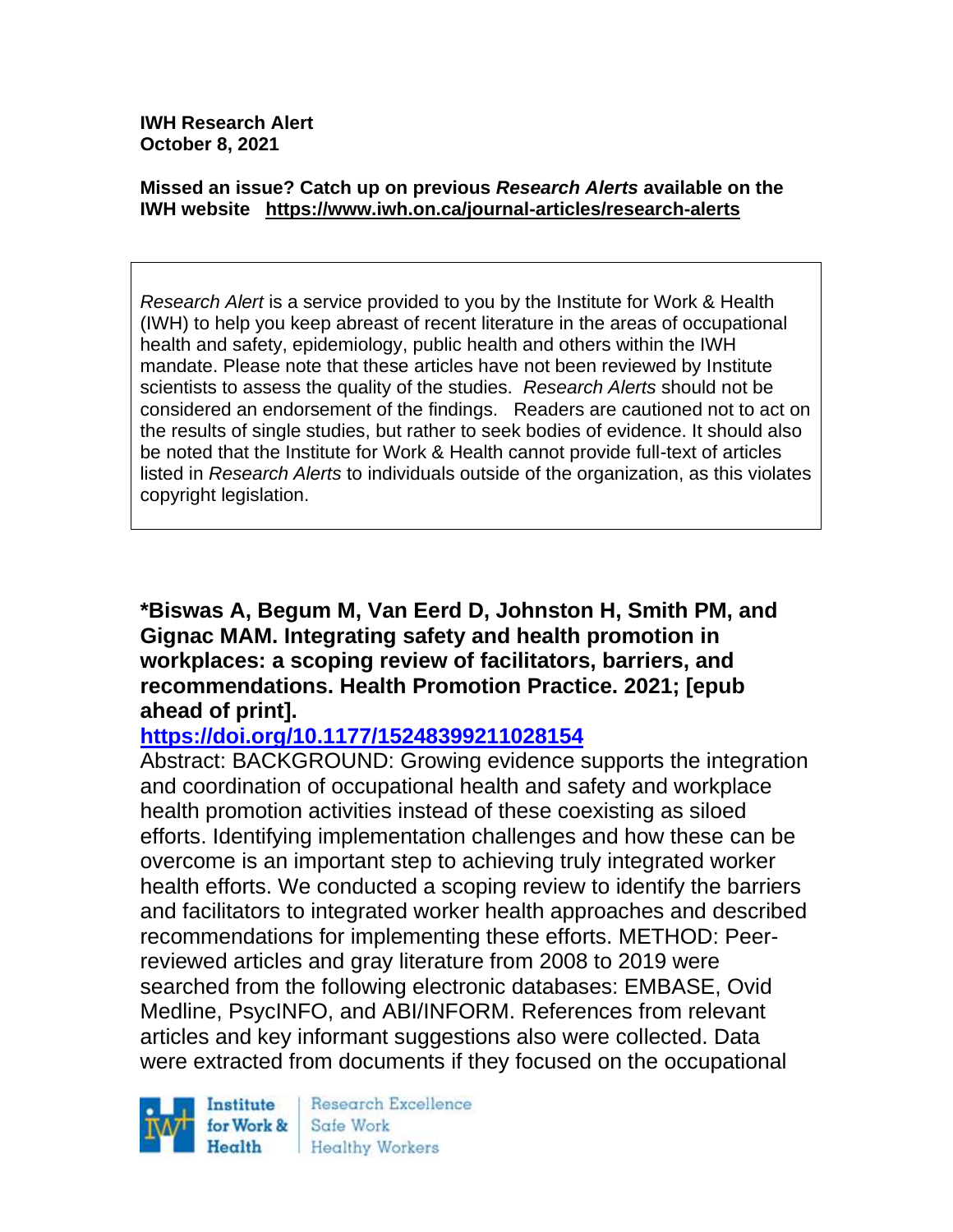health and safety and health promotion of workers and described outcomes associated with integrated worker health approaches or outlined considerations relevant to the implementation of these approaches. RESULTS: Fifty-one documents met the inclusion criteria and were reviewed. Barriers and facilitators to implementing integrated worker health approaches were found at the extraorganizational, organizational, worker, and program levels, with limited resource availability the most reported barrier and support from leadership the most reported facilitator. Ten broad recommendations were identified and highlighted gaining leadership support, demonstrating leadership commitment, developing workercentric approaches, and building capacity for workers. CONCLUSION: In reviewing the literature, we found clear and consistent recommendations relevant for integrated worker health approaches. Further research is needed to better understand how these recommendations apply to diverse workforces and organizations with varied resources

#### **\*Busse JW, Pallapothu S, Vinh B, Lee V, Abril L, Canga A, et al. Attitudes towards chiropractic: a repeated cross-sectional survey of Canadian family physicians. BMC Family Practice. 2021; 22(1):188.**

**<https://doi.org/10.1186/s12875-021-01535-4> [open access]** Abstract: Background: Many primary care patients receive both medical and chiropractic care; however, interprofessional relations between physicians and chiropractors are often suboptimal which may adversely affect care of shared patients. We surveyed Canadian family physicians in 2010 to explore their attitudes towards chiropractic and re-administered the same survey a decade later to explore for changes in attitudes. Methods: A 50-item survey administered to a random sample of Canadian family physicians in 2010, and again in 2019, that inquired about demographic variables, knowledge and use of chiropractic. Imbedded in our survey was a 20 item chiropractic attitude questionnaire (CAQ); scores could range from 0 to 80 with higher scores indicating more positive attitudes toward chiropractic. We constructed a multivariable regression model to explore factors associated with CAQ scores. Results: Among eligible physicians, 251 of 685 in 2010 (37% response rate) and 162 of 2429 in 2019 (7% response rate) provided a completed survey.

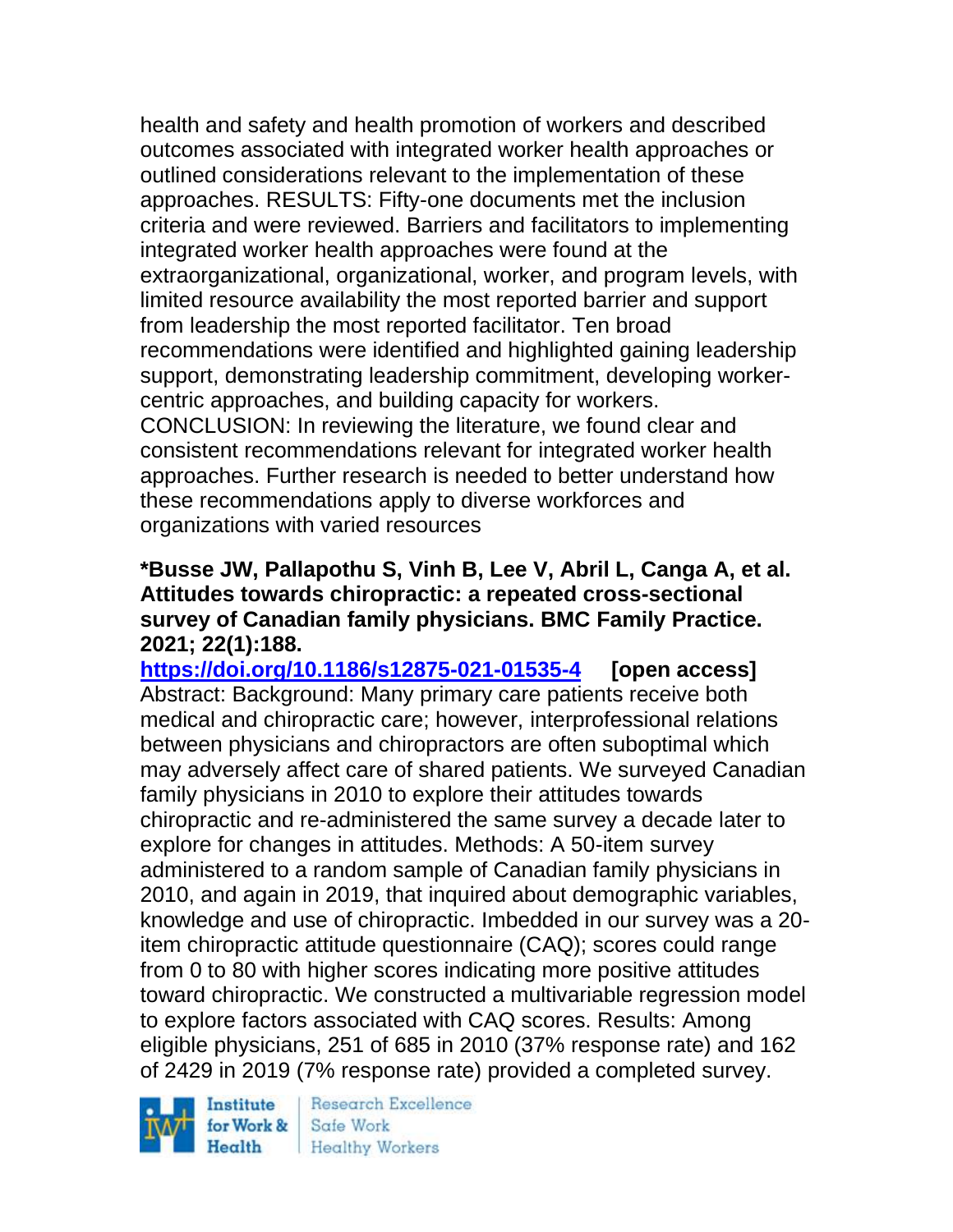Approximately half of respondents (48%) endorsed a positive impression of chiropractic, 27% were uncertain, and 25% held negative views. Most respondents (72%) referred at least some patients for chiropractic care, mainly due to patient request or lack of response to medical care. Most physicians believed that chiropractors provide effective therapy for some musculoskeletal complaints (84%) and disagreed that chiropractic care was beneficial for nonmusculoskeletal conditions (77%). The majority agreed that chiropractic care was a useful supplement to conventional care (65%) but most respondents (59%) also indicated that practice diversity among chiropractors presented a barrier to interprofessional collaboration. In our adjusted regression model, attitudes towards chiropractic showed trivial improvement from 2010 to 2019 (0.31 points on the 80-point CAQ; 95%CI 0.001 to 0.62). More negative attitudes were associated with older age (- 1.55 points for each 10 year increment from age 28; 95%CI - 2.67 to - 0.44), belief that adverse events are common with chiropractic care (- 1.41 points; 95% CI - 2.59 to - 0.23) and reported use of the research literature (- 6.04 points; 95% CI - 8.47 to - 3.61) or medical school (- 5.03 points; 95% CI - 7.89 to - 2.18) as sources of knowledge on chiropractic. More positive attitudes were associated with endorsing a relationship with a specific chiropractor (5.24 points; 95% CI 2.85 to 7.64), family and friends (4.06 points; 95% CI 1.53 to 6.60), or personal treatment experience (4.63 points; 95% CI 2.14 to 7.11) as sources of information regarding chiropractic. Conclusions: Although generally positive, Canadian family physicians' attitudes towards chiropractic are diverse, and most physicians felt that practice diversity among chiropractors was a barrier to interprofessional collaboration.

## **\*Maxwell LJ, Beaton DE, Boers M, D'Agostino MA, Conaghan PG, Grosskleg S, et al. The evolution of instrument selection for inclusion in core outcome sets at OMERACT: Filter 2.2. Seminars in Arthritis and Rheumatism. 2021; [epub ahead of print].**

**<https://doi.org/10.1016/j.semarthrit.2021.08.011>** 

Abstract: INTRODUCTION: OMERACT uses an evidence-based framework known as the 'OMERACT Filter Instrument Selection Algorithm' (OFISA) to guide decisions in the assessment of outcome measurement instruments for inclusion in a core outcome set for

Institute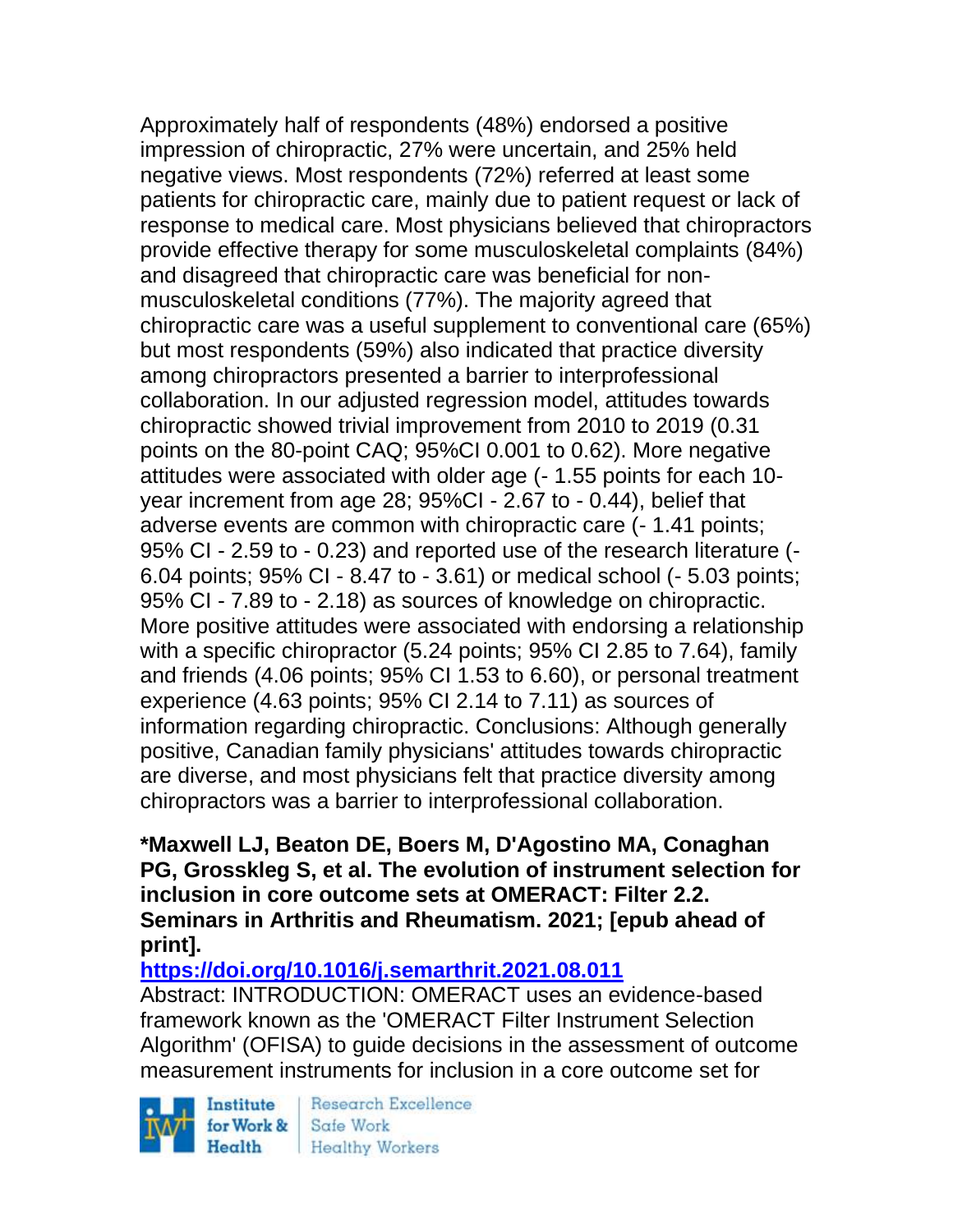interventional and observational clinical trials. METHODS: A group of OMERACT imaging and patient-centered outcome methodologists worked with imaging outcome groups to facilitate the selection of imaging outcome measurement instruments using the OFISA approach. The lessons learned from this work influenced the evolution to Filter 2.2 and necessitated changes to OMERACT's documentation and processes. RESULTS: OMERACT has revised documentation and processes to incorporate the evolution of instrument selection to Filter 2.2. These revisions include creation of a template for detailed definitions of the target domain which is a necessary first step for instrument selection, modifications to the Summary of Measurement Properties (SOMP) table to account for sources of variability, and development of standardized reporting tables for each measurement property. CONCLUSIONS: OMERACT Filter 2.2 represents additional modifications of the OMERACT guide for working groups in their rigorous assessment of measurement properties of instruments of various types, including imaging outcome measurement instruments. Enhanced reporting aims to increase the transparency of the evidence base leading to judgements for the endorsement of instruments in core outcome sets

**Aronsson G, Marklund S, Leineweber C, and Helgesson M. The changing nature of work: job strain, job support and sickness absence among care workers and in other occupations in Sweden 1991-2013. SSM - Population Health. 2021; 15:100893. <https://doi.org/10.1016/j.ssmph.2021.100893> [open access]** Abstract: This study examined exposure changes in three psychosocial dimensions - job demands, job control, and social support - and the associations between these dimensions and sickness absence throughout the period 1991-2013. The analyses covered periods of economic ups and downs in Sweden and periods involving major fluctuations in sickness absence. Data on care workers (n=16,179) and a comparison group of employees in other occupations (n=82,070) were derived from the biennial Swedish Work Environment Survey and linked to register data on sickness absence. Eight exposure profiles, based on combinations of demands, control, and support, were formed. The proportion of individuals with work profiles involving high demands doubled among care workers (14%- 29%) while increasing modestly in the comparison group (17%-21%)

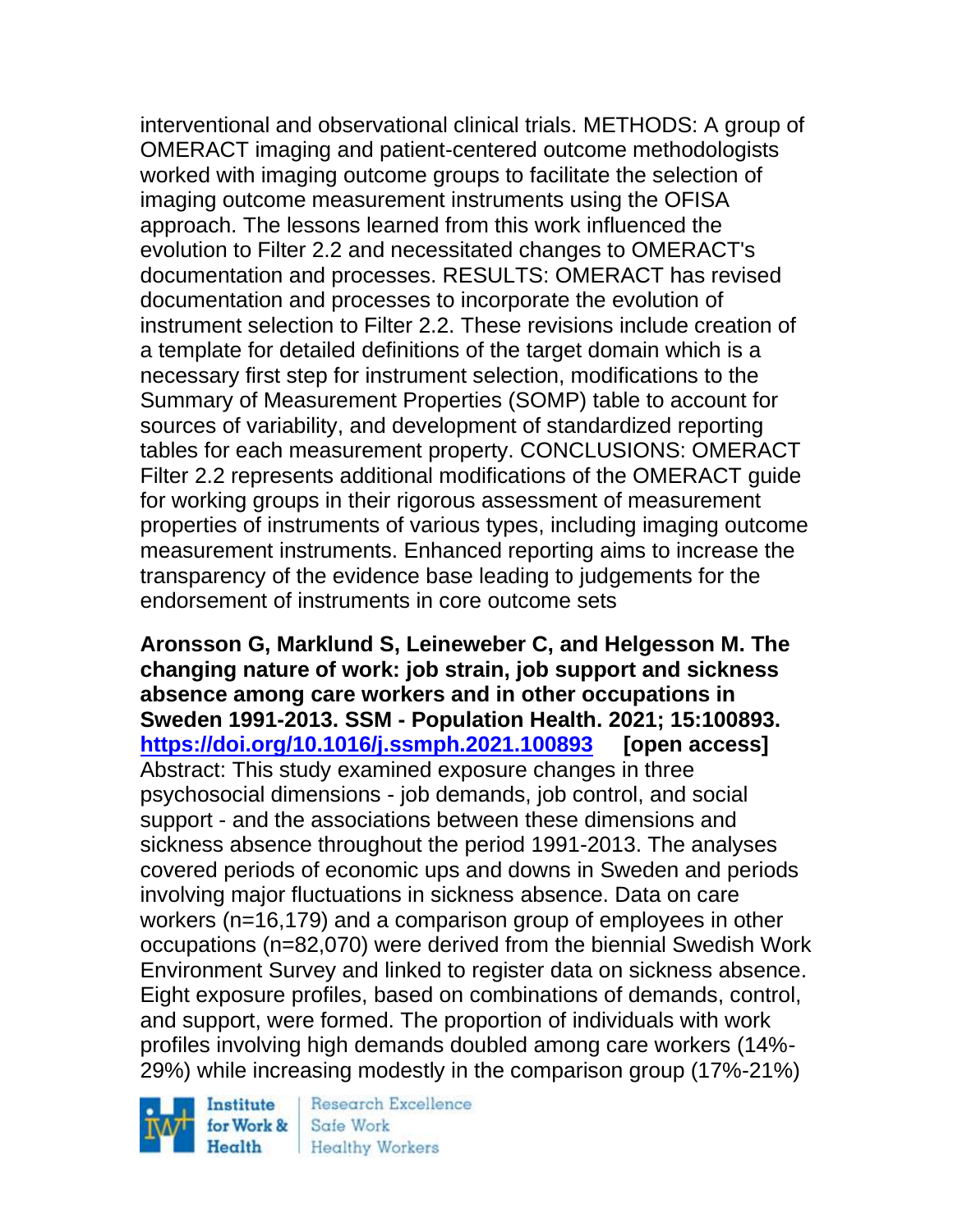1991-2013. The work profile that isolated high-strain (iso-strain), i.e., high demands, low control, and low social support, was more prevalent among care workers, from 4% in 1991 to 11% in 2013. Individuals with work profiles involving high-demand jobs had the highest number of days on sickness absence during the study period and those with the iso-strain work profile had the highest increase in sickness absence, from 15 days per year during 1993-1994, to 42 days during 2000-2002. Employees with a passive work profile (low job demands and low job control) had the lowest rate and the lowest increase in sickness absence. Individuals with active work profiles, where high demands are supposed to be balanced by high job control, had a rather high increase in sickness days around 2000. A conclusion is that there is a long-term trend towards jobs with high demands. This trend is stronger among care workers than among other occupations. These levels of job demands seem to be at such a level that it is difficult to compensate for with higher job control and social support

# **Bao Y, Zhang H, Wen K, Johnson P, Jeng PJ, Witkin LR, et al. Robust prescription monitoring programs and abrupt discontinuation of long-term opioid use. American Journal of Preventive Medicine. 2021; 61(4):537-544.**

## **<https://doi.org/10.1016/j.amepre.2021.04.019>**

Abstract: Introduction: This study assesses the associations between the recent implementation of robust features of state Prescription Drug Monitoring Programs and the abrupt discontinuation of longterm opioid therapies. Methods: Data were from a national commercial insurance database and included privately insured adults aged 18-64 years and Medicare Advantage enrollees aged =65 years who initiated a long-term opioid therapy episode between Quarter 2 of 2011 and Quarter 2 of 2017. State Prescription Drug Monitoring Programs were characterized as nonrobust, robust, and strongly robust. Abrupt discontinuation was measured on the basis of high daily morphine milligram equivalents over the last 30 days of a longterm opioid therapy episode or no sign of tapering before discontinuation. Difference-in-differences models were estimated in 2019-2020 to assess the association between robust Prescription Drug Monitoring Programs and abrupt discontinuation. Results: Among nonelderly privately insured adults, robust Prescription Drug

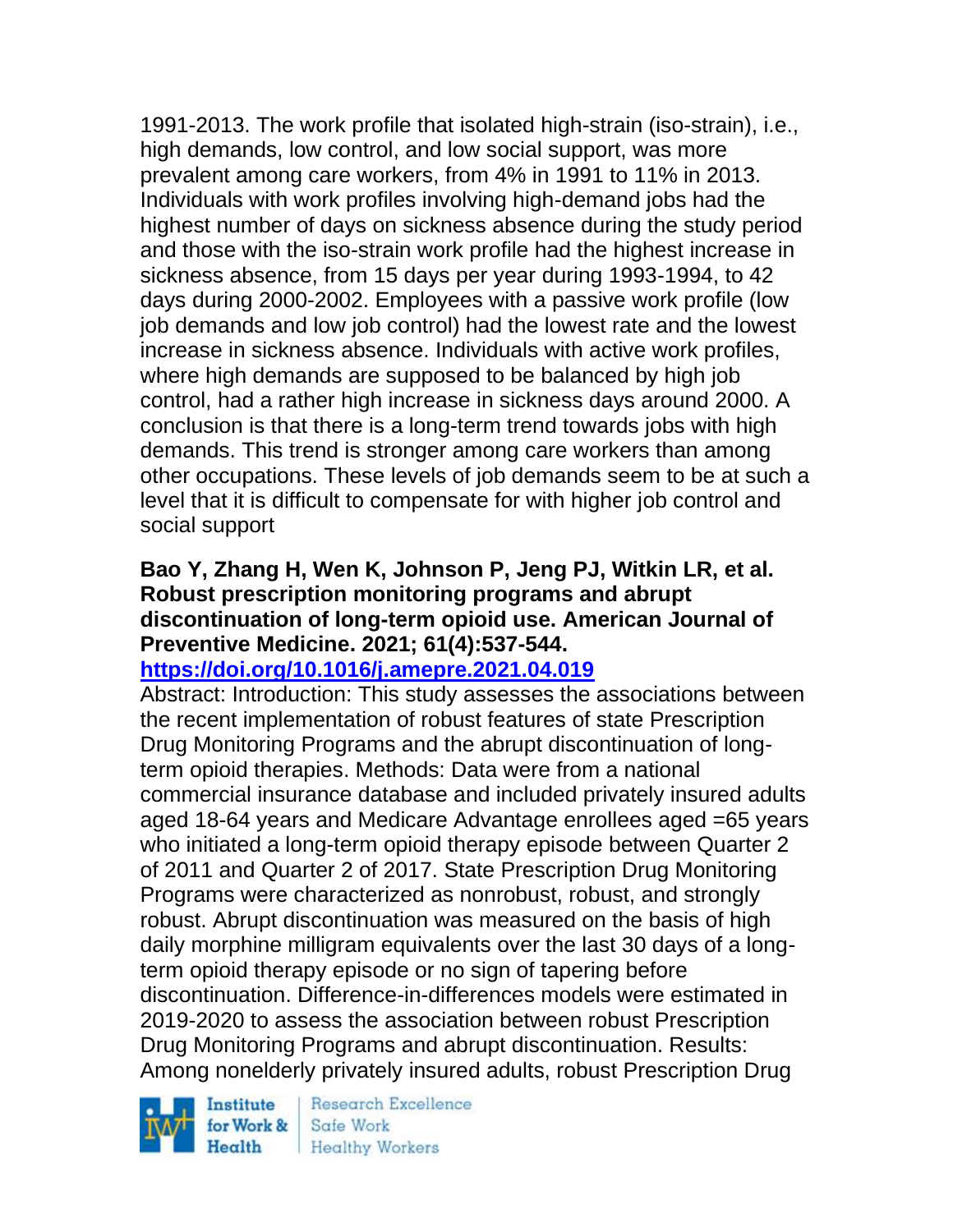Monitoring Programs were associated with an increase from 14.8% to 15.4% (4% relative increase, p=0.02) in the rate of ending long-term opioid therapy with =60 daily morphine milligram equivalents. For older Medicare Advantage enrollees, strongly robust Prescription Drug Monitoring Programs were associated with a reduction from 4.8% to 4.3% (10.4%, p=0.01) and from 3.0% to 2.4% (17.3%, p=0.001) in the rate of ending long-term opioid therapy with =90 and 120 daily morphine milligram equivalents, respectively. Prescription Drug Monitoring Programs robustness was not associated with clinically meaningful changes in the rate of discontinuing long-term opioid therapy without tapering. Conclusions: Discontinuation without tapering was the norm for long-term opioid therapies in the samples throughout the study years. Findings do not support the notion that policies aimed at enhancing Prescription Drug Monitoring Program use were associated with substantial increases in abrupt long-term opioid therapy discontinuation.

**Dobrescu AI, Nussbaumer-Streit B, Klerings I, Wagner G, Persad E, Sommer I, et al. Restricting evidence syntheses of interventions to English-language publications is a viable methodological shortcut for most medical topics: a systematic review. Journal of Clinical Epidemiology. 2021; 137:209-217. <https://doi.org/10.1016/j.jclinepi.2021.04.012> [open access]** Abstract: OBJECTIVES: To assess the impact of restricting systematic reviews of conventional or alternative medical treatments or diagnostic tests to English-language publications. STUDY DESIGN AND SETTING: We systematically searched MEDLINE (Ovid), the Science Citation Index Expanded (Web of Science), and Current Contents Connect (Web of Science) up to April 24, 2020. Eligible methods studies assessed the impact of restricting systematic reviews to English-language publications on effect estimates and conclusions. Two reviewers independently screened the literature; one investigator performed the data extraction, a second investigator checked for completeness and accuracy. We synthesized the findings narratively. RESULTS: Eight methods studies (10 publications) met the inclusion criteria; none addressed language restrictions in diagnostic test accuracy reviews. The included studies analyzed nine to 147 meta-analyses and/or systematic reviews. The proportions of non-English-language publications ranged from 2% to 100%. Based

Institute for Work &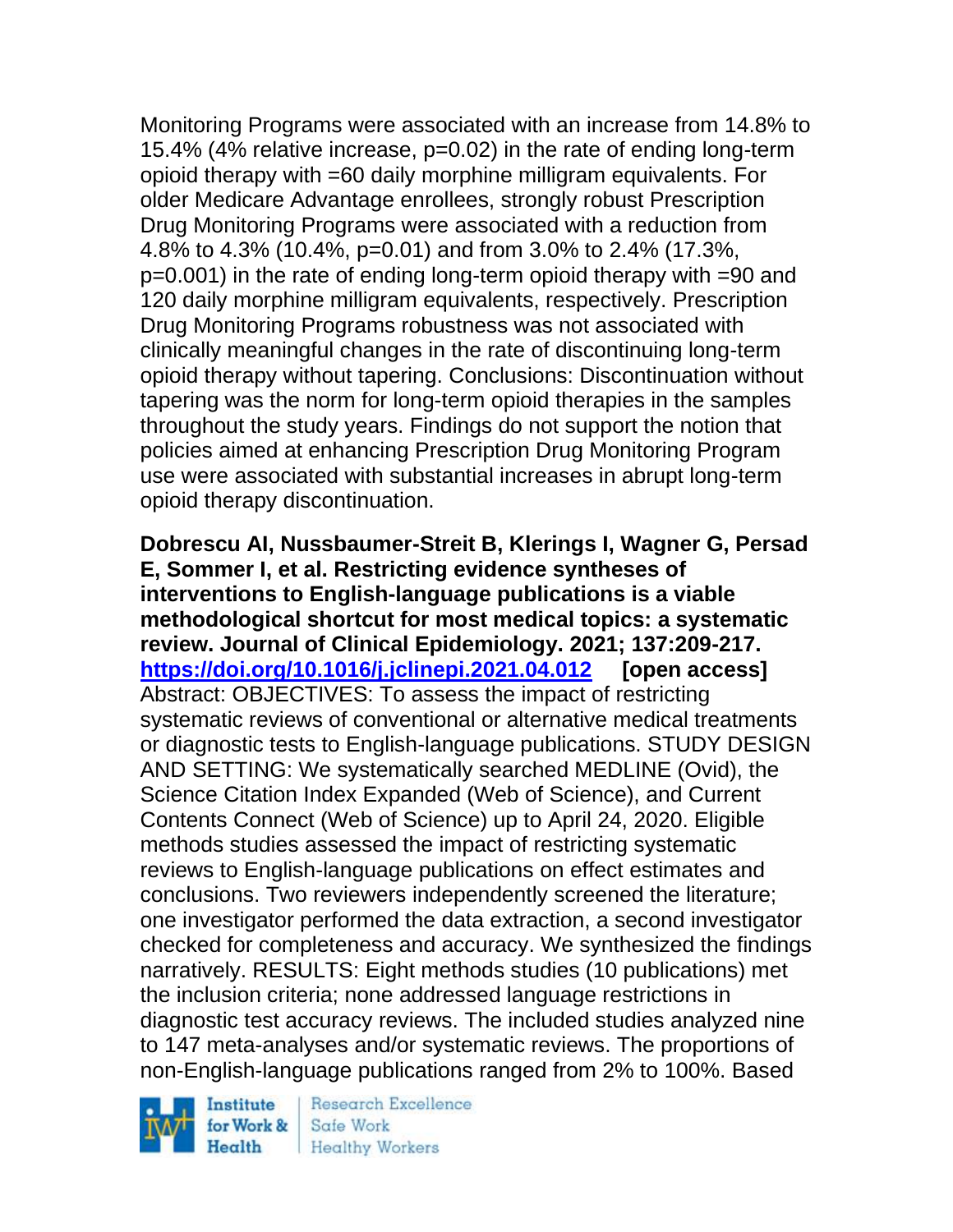on five methods studies, restricting literature searches or inclusion criteria to English-language publications led to a change in statistical significance in 23/259 meta-analyses (9%). Most commonly, the statistical significance was lost, but had no impact on the conclusions of systematic reviews. CONCLUSION: Restricting systematic reviews to English-language publications appears to have little impact on the effect estimates and conclusions of systematic reviews

### **Donnelly R and Schoenbachler A. Part-time work and health in the United States: the role of state policies. SSM - Population Health. 2021; 15:100891.**

**<https://doi.org/10.1016/j.ssmph.2021.100891> [open access]** Abstract: Part-time work is a common work arrangement in the United States that can be precarious, insecure, and lacking opportunities for advancement. In turn, part-time work, especially involuntary part-time work, tends to be associated with worse health outcomes. Although prior research documents heterogeneity in the health consequences of precarious work across countries, we do not know whether statelevel institutional contexts shape the association between part-time work and self-rated health in the United States. Using data from the Current Population Survey (2009-2019;  $n = 813,077$ ), the present study examined whether linkages between part-time work and selfrated health are moderated by state-level social policies and contexts. At the population level, we document differences in the prevalence of fair/poor health among part-time workers across states. For instance, 21% of involuntary part-time workers reported fair/poor health in West Virginia compared to 7% of involuntary part-time workers in Massachusetts. Findings also provide evidence that voluntary ( $\beta = 51$ ) and involuntary ( $\beta = 57$ ) part-time work is associated with greater odds of fair/poor health among individuals. Moreover, the association between voluntary part-time work and selfrated health is weaker for individuals living in states with higher amounts for maximum unemployment insurance, higher minimum wage, and lower income inequality. State-level policies did not moderate the association between involuntary part-time work and health. The present study points to the need to mitigate the health consequences of part-time work with social policies that enhance the health of workers.

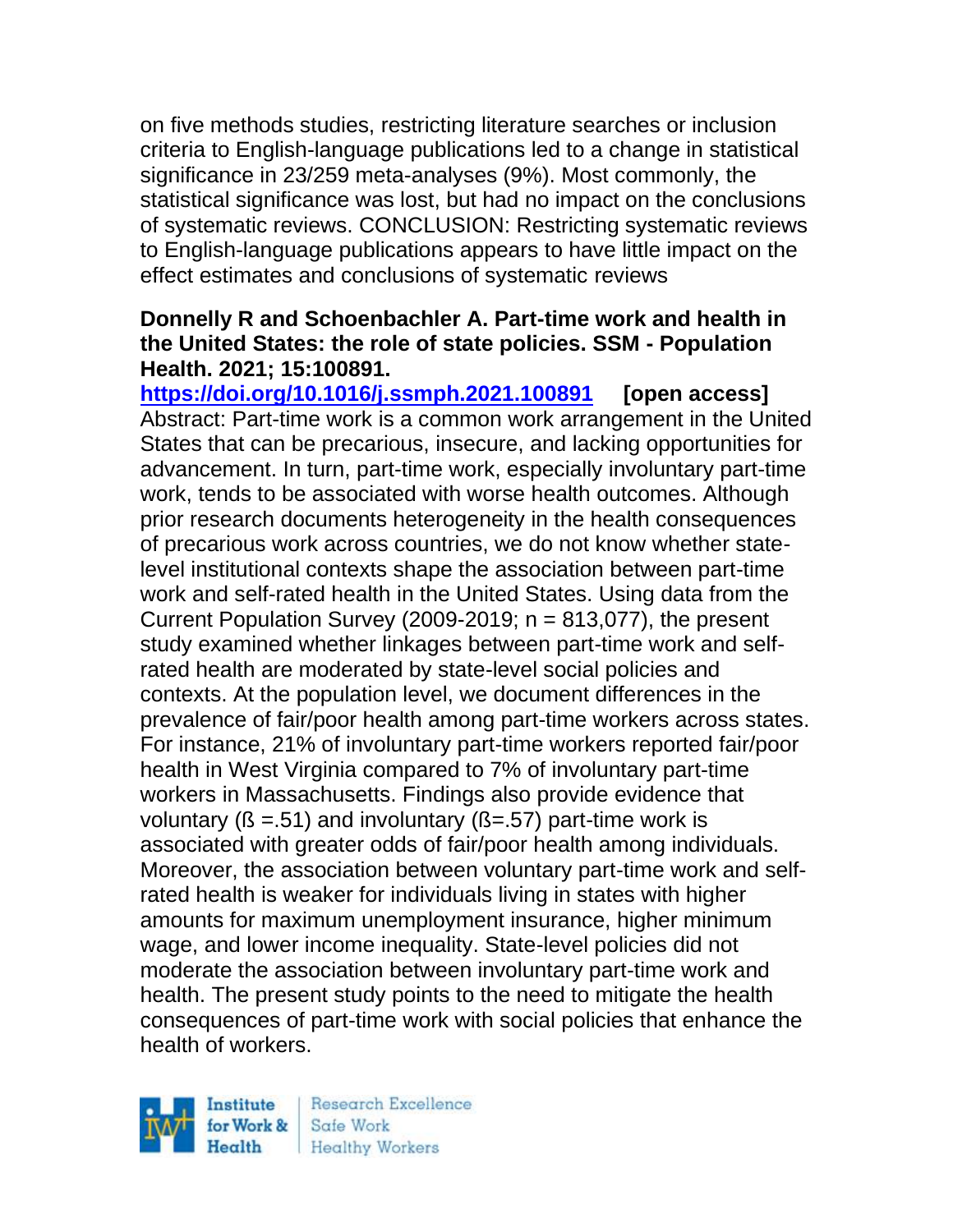### **Fukumura YE, Schott JM, Lucas GM, Becerik-Gerber B, and Roll SC. Negotiating time and space when working from home: experiences during COVID-19. OTJR. 2021; 41(4):223-231. <https://doi.org/10.1177/15394492211033830>**

Abstract: Stay-at-home mandates following the COVID-19 pandemic increased work from home (WFH). While WFH offers many benefits, navigating work in nontraditional contexts can be a challenge. The objective of this study was to explore the benefits and challenges of WFH during COVID-19 to identify supports and resources necessary. Comments from two free-response questions on a survey regarding experiences of WFH ( $N = 648$ ,  $N = 366$ ) were analyzed using inductive qualitative content analysis. Four themes emerged: time use, considerations of working in the home space, intersections between work-life and home-life, and temporality of WFH as situated within a pandemic. Across all themes were concerns related to participation in both work and home roles, work performance, and well-being. Findings highlight the importance of support during times of disruption of occupational patterns, roles, and routines. Despite challenges, many individuals hoped to continue WFH. Organizations should consider the complex intersections of work-life and home-life to develop supportive policies and resources

## **Fyhn T, Sveinsdottir V, Reme SE, and Sandal GM. A mixed methods study of employers' and employees' evaluations of job seekers with a mental illness, disability, or of a cultural minority. Work. 2021; 70(1):235-245.**

# **<https://doi.org/10.3233/WOR-213568>**

Abstract: Background: Groups in society that are under-represented in the workforce encounter various barriers in the job-seeking process. Some of these barriers are found on the employer's side of the table. Objective: This study investigates supervisors' and employees' assessments of job seekers with different forms of disabilities, health issues, or with a minority background. It also investigates respondents' previous experience with such colleagues, and whether supervisor status affects their assessments. Methods: A survey was distributed among supervisors ( $n = 305$ ) and employees  $(n = 925)$  using a vignette design with ten characters, inquiring about willingness to include such an employee in their work group. The vignettes described job seekers with either a mental illness, a

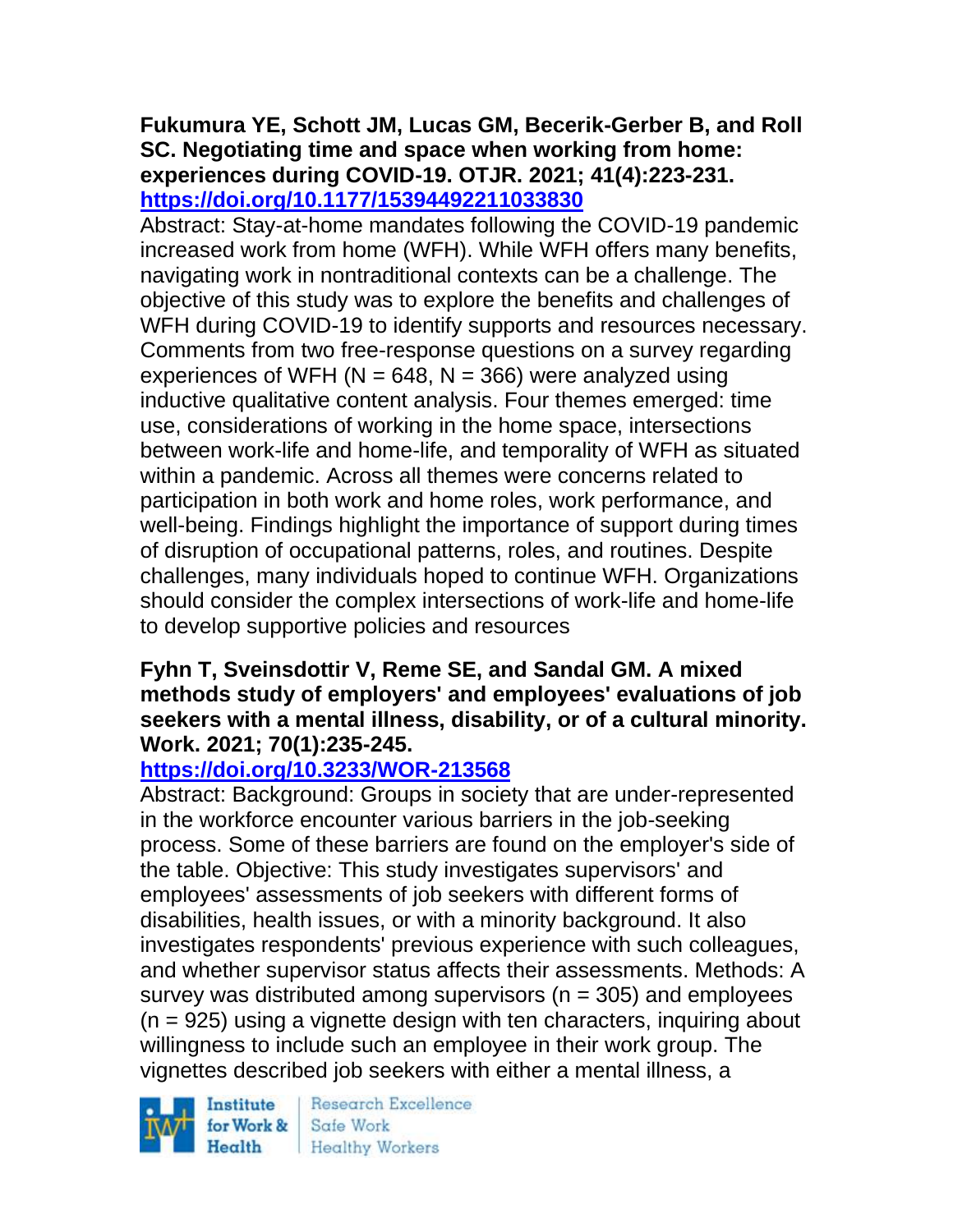physical disability or a cultural minority. Risk ratio (RR) was calculated for being assessed positively, using a vignette character describing a single mother as reference. Results: Vignette characters describing mental health issues and physical disabilities were less likely to be assessed positively than the reference case, except for the vignette describing audio impairment. Cultural minorities were assessed as positive, or more positively than the reference case. Supervisors and employees generally agreed in their assessments of vignette characters, and previous experience was consistently associated with a more positive assessment of the character in question. Various barriers to include the least favoured vignette characters were identified. Conclusions: Although some findings are promising with regard to increasing work participation for underrepresented groups, barriers pertaining to some of the vignette characters should be addressed in vocational rehabilitation efforts, as well as in organizations seeking to enhance equal opportunities and diversity

#### **Hayward A, Wodtke L, Craft A, Robin T, Smylie J, McConkey S, et al. Addressing the need for indigenous and decolonized quantitative research methods in Canada. SSM - Population Health. 2021; 15:100899.**

**<https://doi.org/10.1016/j.ssmph.2021.100899> [open access]** Abstract: Though qualitative methods are often an appropriate Indigenous methodology and have dominated the literature on Indigenous research methods, they are not the only methods available for health research. There is a need for decolonizing and Indigenizing quantitative research methods, particularly in the discipline of epidemiology, to better address the public health needs of Indigenous populations who continue to face health inequities because of colonial systems, as well as inaccurate and incomplete data collection about themselves. For the last two decades, researchers in colonized countries have been calling for a specifically Indigenous approach to epidemiology that recognizes the limits of Western epidemiological methods, incorporates more Indigenous research methodologies and community-based participatory research methods, builds capacity by training more Indigenous epidemiologists, and supports Indigenous self-determination. Indigenous epidemiology can include a variety of approaches,

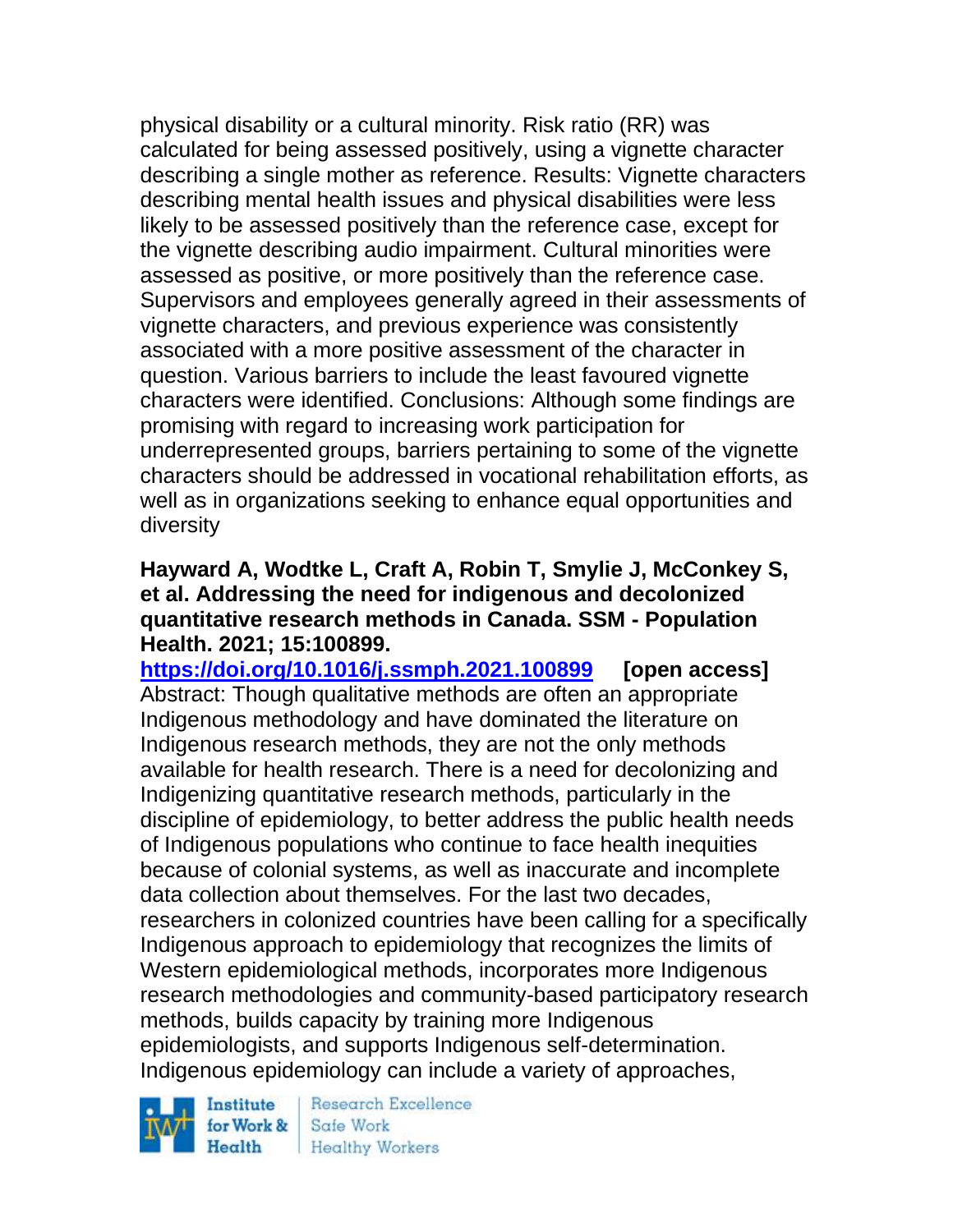including: shifting standards, such as age standardization, according to Indigenous populations to give appropriate weight to their experiences; carefully setting recruitment targets and using appropriate recruitment methods to fulfill statistical standards for stratification; acting as a bridge between Indigenous and Western technoscientific perspectives; developing culturally appropriate data collection tools; and developing distinct epidemiological methods based on Indigenous knowledge systems. This paper explores how decolonization and Indigenization of epidemiology has been operationalized in recent Canadian studies and projects, including the First Nations Regional Longitudinal Health Survey and how this decolonization and Indigenization might be augmented with the capacity-building of the future Our Health Counts Applied Indigenous Epidemiology, Health Information, and Health Services and Program Evaluation Training and Mentorship Program in Canada

**Jonsson J, Muntaner C, Bodin T, Alderling M, Rebeka R, Burstrom B, et al. Low-quality employment trajectories and risk of common mental disorders, substance use disorders and suicide attempt: a longitudinal study of the Swedish workforce. Scandinavian Journal of Work, Environment & Health. 2021; 47(7):509-520.** 

**<https://doi.org/10.5271/sjweh.3978> [open access]** Abstract: OBJECTIVE: High-quality longitudinal evidence exploring the mental health risk associated with low-quality employment trajectories is scarce. We therefore aimed to investigate the risk of being diagnosed with common mental disorders, substance use disorders, or suicide attempt according to low-quality employment trajectories. METHODS: A longitudinal register-study based on the working population of Sweden (N=2Â 743 764). Employment trajectories (2005-2009) characterized by employment quality and pattern (constancy, fluctuation, mobility) were created. Hazard ratios (HR) were estimated using Cox proportional hazards regression models for first incidence (2010-2017) diagnosis of common mental disorders, substance use disorders and suicide attempt as dependent on employment trajectories. RESULTS: We identified 21 employment trajectories, 10 of which were low quality (21%). With the exception of constant solo self-employment, there was an increased risk of common mental disorders (HR 1.07-1.62) and substance use

Institute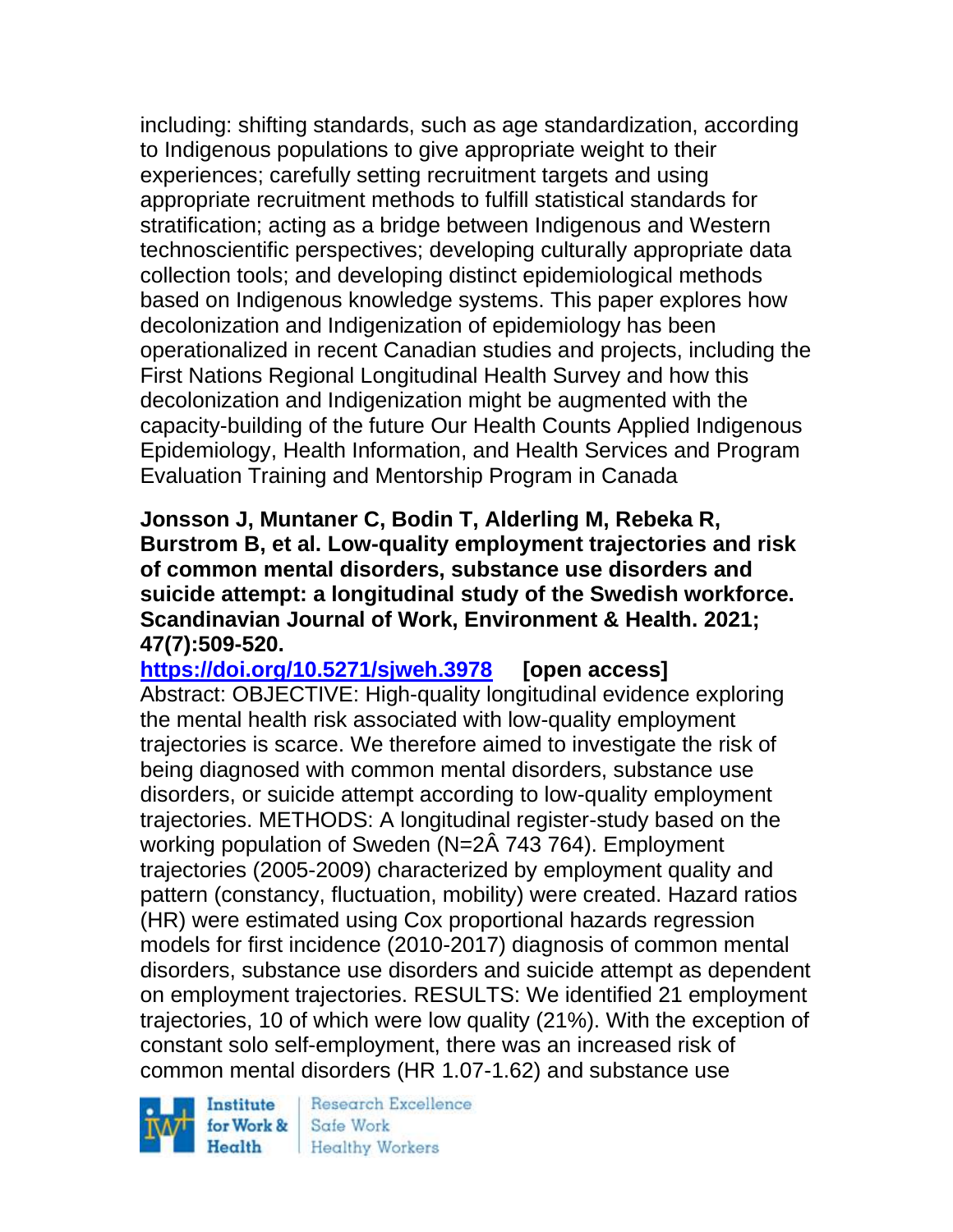disorders (HR 1.05-2.19) for all low-quality trajectories. Constant solo self-employment increased the risk for substance use disorders among women, while it reduced the risk of both disorders for men. Half of the low-quality trajectories were associated with a risk increase of suicide attempt (HR 1.08-1.76). CONCLUSIONS: Lowquality employment trajectories represent risk factors for mental disorders and suicide attempt in Sweden, and there might be differential effects according to sex - especially in terms of selfemployment. Policies ensuring and maintaining high-quality employment characteristics over time are imperative. Similar prospective studies are needed, also in other contexts, which cover the effects of the Covid-19 pandemic as well as the mechanisms linking employment trajectories with mental health

#### **Lancman S, Barros JO, Jardim TA, Brunoro CM, Sznelwar LI, and da Silva TNR. Organisational and relational factors that influence return to work and job retention: the contribution of activity ergonomics. Work. 2021; 70(1):311-319. <https://doi.org/10.3233/WOR-213575>**

Abstract: BACKGROUND: Work is a determinant of employee health, and the same conditions that contribute to an illness do not favour return to work; consequently, they hinder job retention, other employees can become ill and new leaves are generated. OBJECTIVE: To analyse the nursing technicians work in intensive and semi-intensive care units (ICUs and SICUs) and discuss the influence of organisational and relational factors on return to work and job retention. This study also discusses the contributions of activity ergonomics to these processes. METHOD: Qualitative case study based on ergonomic work analysis (EWA). Data were collected using documentary analyses, and global, systematic, and participant observations involving nursing technicians working in ICUs and SICUs. RESULTS: Task planning and the staff size adjustment to respond to the work demands of these units were ineffective in realworld situations and were aggravated by cases of absenteeism, medical leave, and employees returning to work. CONCLUSIONS: Work structure limits return to work and job retention. An EWA based on the activities developed by professionals is a valid tool for understanding working processes by applying transforming actions to real-world work situations

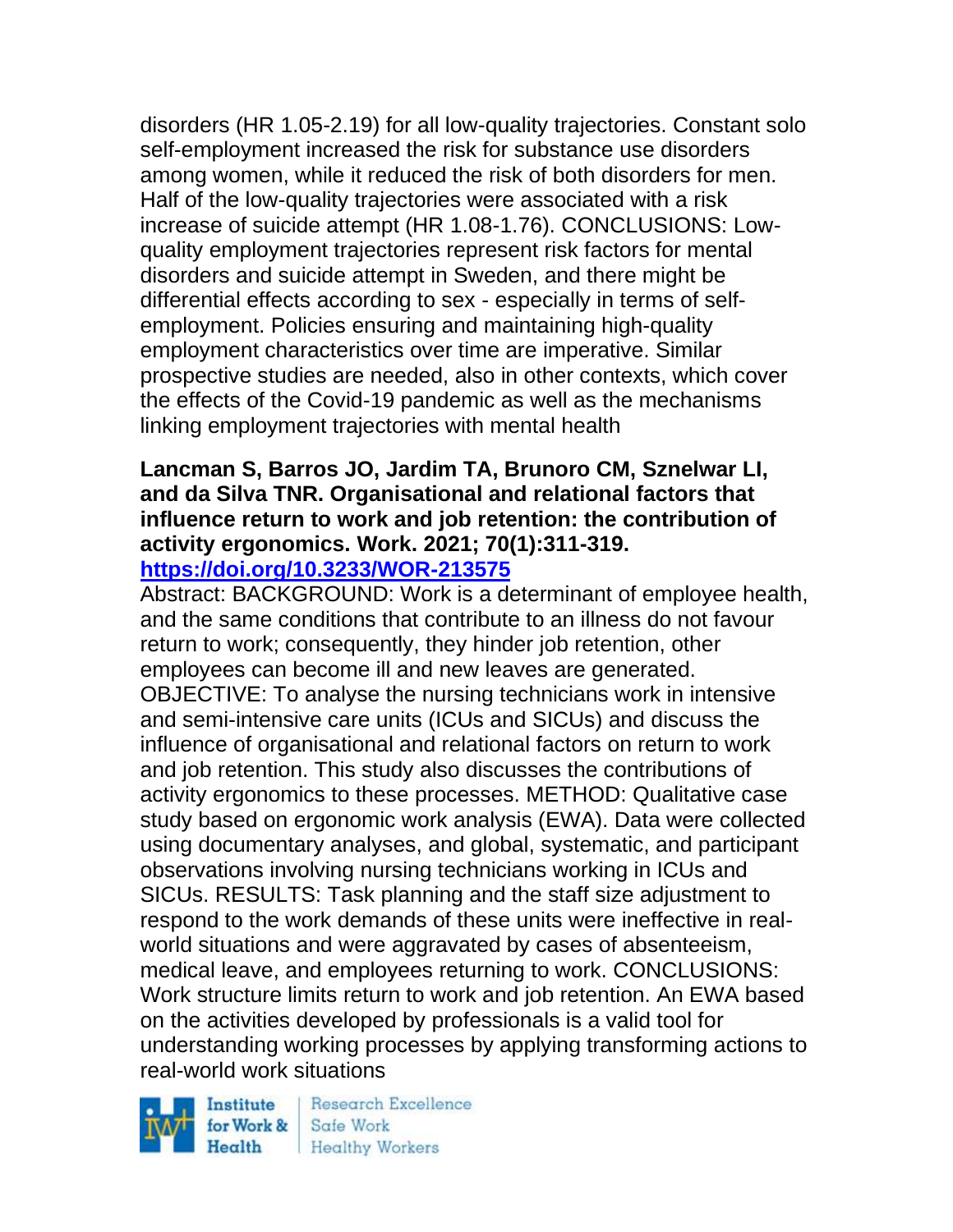## **Mulaney B, Bromley-Dulfano R, McShane EK, Stepanek M, and Singer SJ. Descriptive study of employee engagement with workplace wellness interventions in the UK. Journal of Occupational & Environmental Medicine. 2021; 63(9):719-730. <https://doi.org/10.1097/JOM.0000000000002219>**

Abstract: OBJECTIVE: To explore sequential steps of employee engagement in wellness interventions and the impact of wellness interventions on employee health. METHODS: Using previously collected survey data from 23,667 UK employees, we tabulated intervention availability, awareness, participation, and associated health improvement and compared engagement by participation and risk status. RESULTS: Employees' awareness of wellness interventions at their workplaces was often low (mean 43.3%, range 11.6%-82.3%). Participation was highest in diet/nutrition initiatives (94.2%) and lowest in alcohol counseling and smoking cessation interventions (2.1%). Employees with health risks were less likely than lower-risk employees to report awareness, participation, and health improvements from wellness interventions addressing the relevant health concern. CONCLUSION: Employers and policymakers should consider variation in intervention engagement as they plan and implement wellness interventions. Engaging employee populations with higher health risks requires a more targeted approach

## **Newlands R, Duncan E, Presseau J, Treweek S, Lawrie L, Bower P, et al. Why trials lose participants: a multitrial investigation of participants' perspectives using the theoretical domains framework. Journal of Clinical Epidemiology. 2021; 137:1-13. <https://doi.org/10.1016/j.jclinepi.2021.03.007>**

Abstract: Objectives: To use the Theoretical Domains Framework (TDF) to identify barriers and enablers to participant retention in trials requiring questionnaire return and/or attendance at follow-up clinics. Study design and setting: We invited participants ( $n = 607$ ) from five pragmatic effectiveness trials, who missed at least one follow-up time point (by not returning a questionnaire and/or not attending a clinic visit), to take part in semistructured telephone interviews. The TDF informed both data collection and analysis. To establish what barriers and enablers most likely influence the target behavior the domain relevance threshold was set at >75% of participants mentioning the

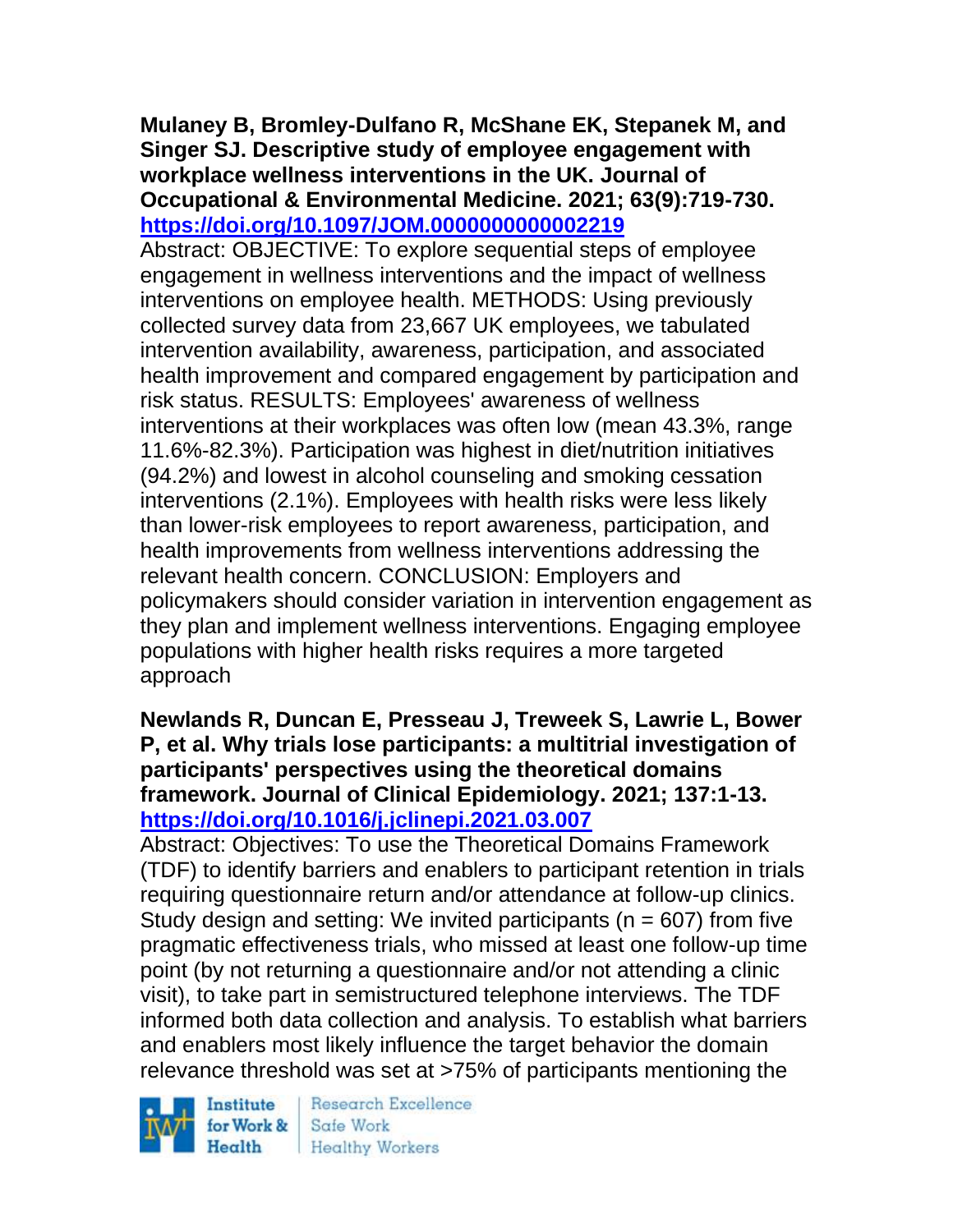domain. Results: Sixteen participants (out of 25 showing interest) were interviewed. Overall, seven theoretical domains were identified as both barriers and enablers to the target behaviors of attending clinic appointments and returning postal questionnaires. Barriers frequently reported in relation to both target behaviours stemmed from participants' knowledge, beliefs about their capabilities and the consequences of performing (or not performing) the behavior. Two domains were identified as salient for questionnaire return only: goals; and memory, attention and decision-making. Emotion was identified as relevant for clinic attendance only. Conclusion: This is the first study informed by behavioural science to explore trial participants' accounts of trial retention. Findings will serve as a guiding framework when designing trials to limit barriers and enhance enablers of retention within clinical trials.

**Okoro CA, Strine TW, McKnight-Eily L, Verlenden J, and Hollis ND. Indicators of poor mental health and stressors during the COVID-19 pandemic, by disability status: a cross-sectional analysis. Disability and Health Journal. 2021; 14(4):101110. <https://doi.org/10.1016/j.dhjo.2021.101110> [open access]** Abstract: Background: Evidence from previous public health emergencies indicates that adults with disabilities have higher risk for morbidity (physical and mental) and mortality than adults without disabilities. Objective: To provide estimates of mental health indicators and stressors for US adults by disability status during April and May 2020, shortly following the emergence of the COVID-19 pandemic. Methods: We analyzed data from Porter Novelli View 360 opt-in Internet panel survey conducted during the weeks of April 20th and May 18th, 2020 among 1004 English-speaking adults aged =18 years without and with disabilities (serious difficulty with hearing, vision, cognition, or mobility; any difficulty with self-care or independent living). Weighted logistic regression was used to test for significant differences between calculated prevalence estimates at the  $P = 0.05$  level. Results: One in four adults reported any disability. Adults with any disability were significantly more likely than adults without disability to report current depressive symptoms, frequent mental distress, suicidal ideation, and COVID-19-related initiated or increased substance use (all p values < .0001). Adults with disabilities also reported significantly higher levels of stressors, such

Institute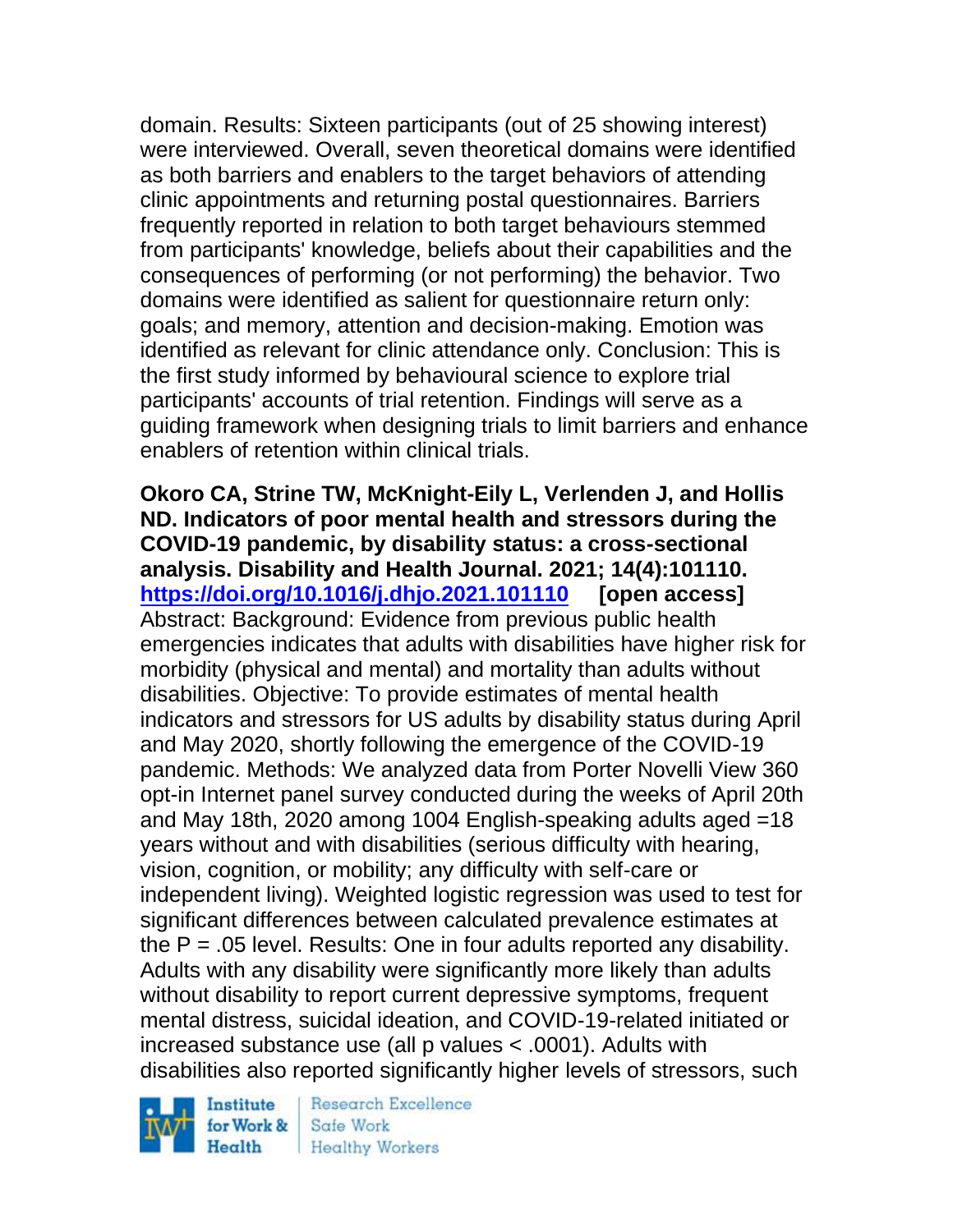as access to health care services ( $p < .0001$ ), difficulty caring for their own (or another's) chronic condition (p < .0001), emotional or physical abuse from others ( $p < .001$ ), and not having enough food ( $p$ ) < .01). Conclusions: The disproportionately high levels of poor mental health indicators among adults with disabilities as compared to those without highlight the importance of delivering timely mental health screening and treatment/intervention during and after the COVID-19 pandemic to persons with disabilities.

**Piton C and Rycx F. A broken social elevator? Employment outcomes of first- and second-generation immigrants in Belgium. De Economist. 2021; 169(3):319-365. <https://doi.org/10.1007/s10645-021-09385-2>** 

**Sas M, Reniers G, Ponnet K, and Hardyns W. The impact of training sessions on physical security awareness: measuring employees' knowledge, attitude and self-reported behaviour. Safety Science. 2021; 144:105447. <https://doi.org/10.1016/j.ssci.2021.105447>** 

**Trillo Cabello A, Martinez-Rojas M, Carrillo-Castrillo JA, and Rubio-Romero JC. Occupational accident analysis according to professionals of different construction phases using association rules. Safety Science. 2021; 144:105457. <https://doi.org/10.1016/j.ssci.2021.105457>** 

**Zeng X, MacLeod J, Berriault C, DeBono NL, Arrandale VH, Harris AM, et al. Aluminum dust exposure and risk of neurodegenerative diseases in a cohort of male miners in Ontario, Canada. Scandinavian Journal of Work, Environment & Health. 2021; 47(7):531-539.** 

**<https://doi.org/10.5271/sjweh.3974> [open access]** Abstract: OBJECTIVES: We estimated associations between respirable aluminum exposure through McIntyre Powder (MP), a finesized aluminum and aluminum compound powder, and neurological disease in a retrospective cohort of mining workers from Ontario, Canada. Outcomes included Alzheimer's disease, Alzheimer's with other dementias, Parkinson's disease, parkinsonism, and motor neuron disease. METHODS: The cohort was created by linking a database of mining workers' work history to healthcare records. This



Research Excellence Health Healthy Workers